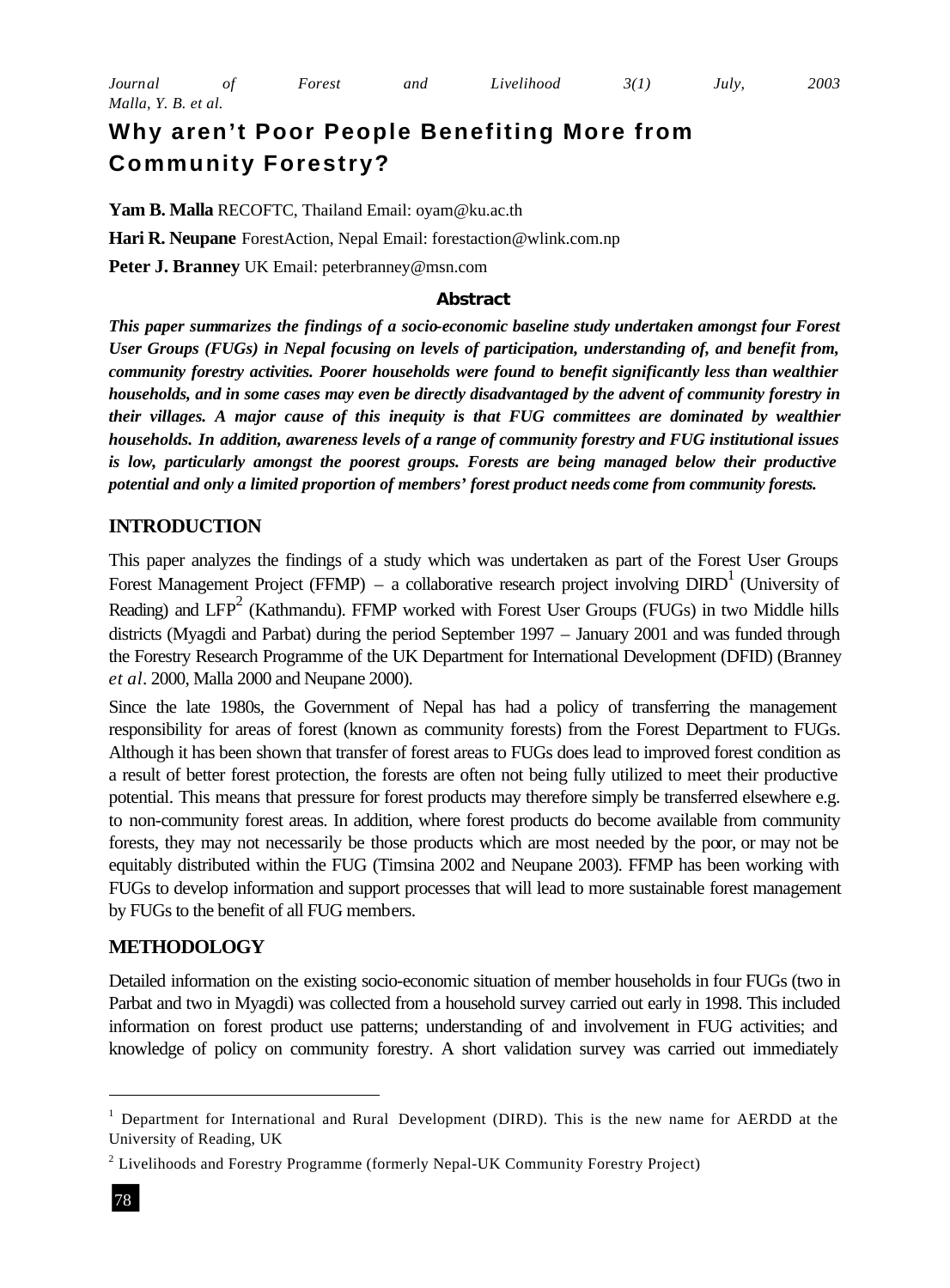| Journal             | Forest | and | Livelihood | 3(1) | July. | 2003 |
|---------------------|--------|-----|------------|------|-------|------|
| Malla, Y. B. et al. |        |     |            |      |       |      |

afterwards to check the information, and a follow-up survey was conducted early in 2000 after the project had been working with these FUGs for two years.

At FUG level, wealth ranks were used as the sampling strata. For each FUG, committee members and some other key members such as teachers, ward chairmen, and social workers were first given a list of member households and asked to categorize the households using their own criteria. They grouped the households in three to five different wealth categories depending on the FUG. Subsequently, all FUG households were placed in one of four agreed wealth categories (Table 1). The final list was then cross-checked with key informants for accuracy.

| Category          | Criteria                                                                                                                                                                                                                                                                                                                                                                                                                                                                                                                   |
|-------------------|----------------------------------------------------------------------------------------------------------------------------------------------------------------------------------------------------------------------------------------------------------------------------------------------------------------------------------------------------------------------------------------------------------------------------------------------------------------------------------------------------------------------------|
|                   | Sufficient to eat for twelve months                                                                                                                                                                                                                                                                                                                                                                                                                                                                                        |
|                   | Sufficient food for 12 months with surplus for Sale; large house with slates or tin<br>roof and separate animal shed; 15-30 ropanis of land (all good quality of Khet,<br>Bari and Kharbari); hire labor to work on the farm and give some land to<br>tenants to cultivate on a share-cropping basis; use improved varieties of seed and<br>chemical fertilizers; have agricultural land or a house or a plot of land in the town<br>or <i>Terai</i> ; many livestock plus an additional 1-2 animals through tenants; have |
| Category 1 (WR 1) | buffalo milk supplies all the year round; at least one family member engaged in a<br>government job, business or other secure off-farm job with a good cash income;                                                                                                                                                                                                                                                                                                                                                        |
| 18.4% households  | children attend schools and colleges in towns or in Kathmandu; most family<br>members (except women) are literate; lend money to other people; lot of trees on<br>private lands; get some forest products from community forests, but no need to<br>go to a government (non FUG) forest; have a radio/cassette player.                                                                                                                                                                                                     |
|                   | Sufficient to eat for nine months                                                                                                                                                                                                                                                                                                                                                                                                                                                                                          |
|                   | Enough food for nine months, some of it used to buy other household needs;<br>medium size house, some with slates or tin roof and a separate animal shed; 10-15<br><i>ropani</i> land; family labor exchanged for agricultural work; use improved varieties                                                                                                                                                                                                                                                                |
| Category 2 (WR 2) | of seed and chemical fertilizers; some households have agricultural land or a house<br>in the town or <i>Terai</i> ; do not lend or borrow money to/from other people; 3-4                                                                                                                                                                                                                                                                                                                                                 |
| 29% households    | livestock; about one-third of households with access to off-farm income; send<br>children to schools and colleges in nearby villages; have several trees on private<br>land, but also rely on community and government (non-FUG) forests for forest<br>products; have a radio.                                                                                                                                                                                                                                             |

Table 1. Criteria used by FUG members to group households into wealth categories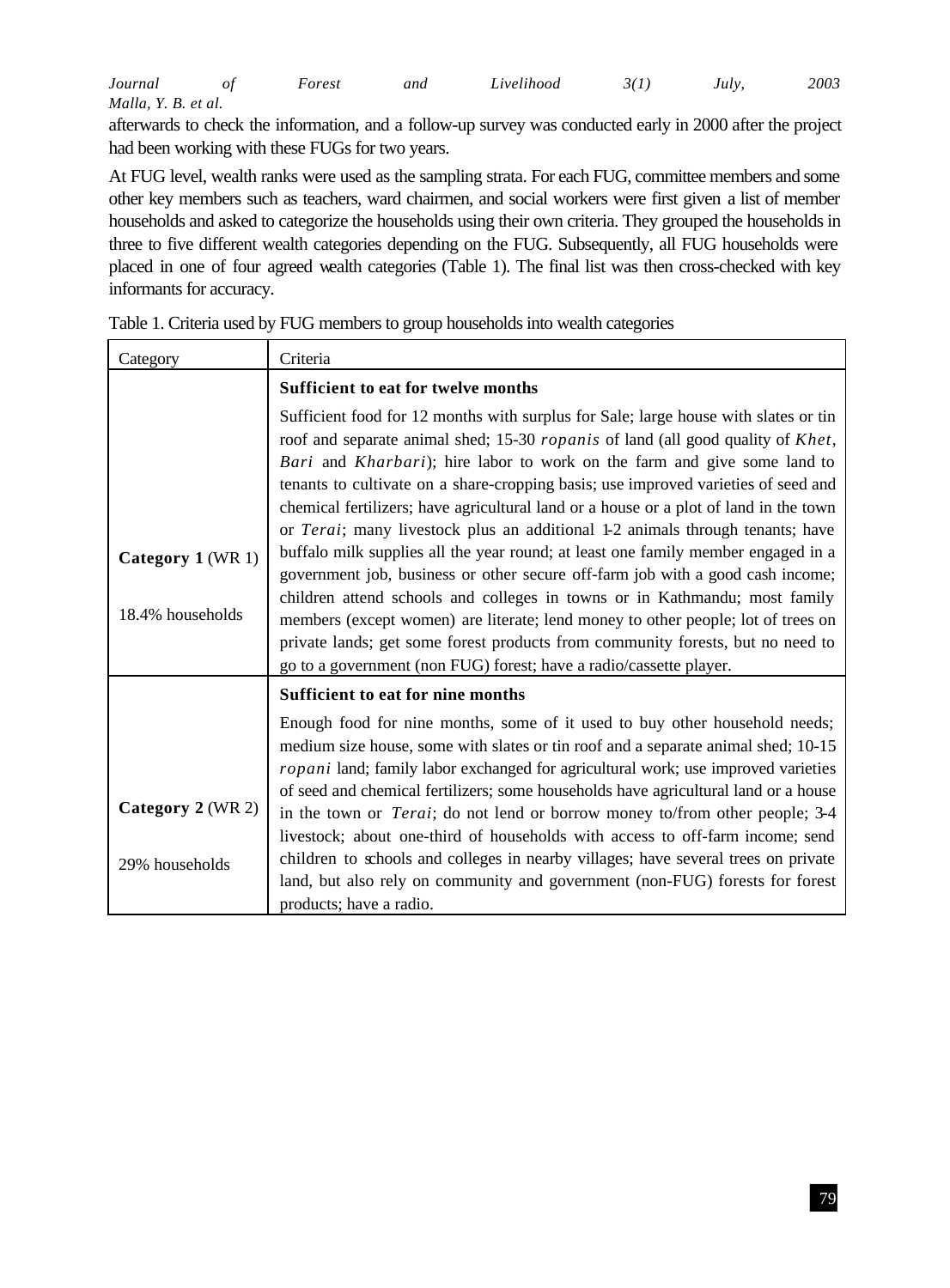| Journal             | Forest | and | Livelihood | 3(1) | Julv. | 2003 |
|---------------------|--------|-----|------------|------|-------|------|
| Malla, Y. B. et al. |        |     |            |      |       |      |

|                     | Sufficient to eat for six months                                                                                                                                                                                                                                                                                                                                                                                                                                                                                                                                                                             |
|---------------------|--------------------------------------------------------------------------------------------------------------------------------------------------------------------------------------------------------------------------------------------------------------------------------------------------------------------------------------------------------------------------------------------------------------------------------------------------------------------------------------------------------------------------------------------------------------------------------------------------------------|
| Category 3 (WR 3)   | Shortage of food for 3-6 months; family size is usually bigger than the first two<br>categories and mostly illiterate; medium-sized house with thatch roof and a<br>separate animal shed; 510 <i>ropani</i> usually poor quality land (called <i>sim</i> or<br>chahar); cultivate other people's land on share-cropping basis; use improved<br>varieties of seed and chemical fertilizers; have no land or house in the <i>Terai</i> ; 1-3<br>livestock (mostly other people's); mostly engaged in wage labor in surrounding<br>villages; only a few households have off-farm jobs (usually temporary); send |
| 25.1%               | children to schools in the village or a nearby village; relatively small number of<br>private trees; depend on community and government (non-FUG) forests for                                                                                                                                                                                                                                                                                                                                                                                                                                                |
| households          | forest products; have a radio.                                                                                                                                                                                                                                                                                                                                                                                                                                                                                                                                                                               |
|                     | Work on daily wages for twelve months to survive                                                                                                                                                                                                                                                                                                                                                                                                                                                                                                                                                             |
|                     | Shortage of food for more than months; mostly lower caste people although some<br>high caste people also fall in this category; very few (mostly children) are literate;<br>small house roofed with a mixture of thatch grass and forest tree leaves also used<br>as animal shed; less than 5 <i>ropanis</i> of land (mostly of poor quality <i>Bari</i> land);<br>keep few livestock almost all belonging to rich people on tenancy (insufficient                                                                                                                                                           |
| Category $4$ (WR 4) | land and livestock to meet their needs); very limited share-cropping as wealthier                                                                                                                                                                                                                                                                                                                                                                                                                                                                                                                            |
| 27.5%<br>households | households do not want to rent out their land to this group as they cannot<br>maintain the fertility of the farmland; no other source of income; household<br>members must work for others as daily wage labor throughout the year; cannot<br>send children to school; very few trees on private land; depend on community and<br>government (non-FUG) forests for forest products; no radio.                                                                                                                                                                                                                |

Within each wealth category individual households were selected randomly for detailed interviews. 128 households were interviewed in the four FUG sites representing about 32% of the 403 households. Interviews were conducted in a semi-structured way with inputs from all the members of a household present at the time. Results were recorded at the time of interview on household information sheets and later analysed using Statistical Package for Social Science (SPSS) software. The findings of the study were presented back to each FUG as part of a participatory planning process in which an action plan was prepared to tackle identified and prioritized issues. This paper focuses on the issues arising from this process rather than the impact of the resulting action plan.

# **RESULTS**

# **Land Holding**

There are three major types of agricultural land owned by households in these FUGs. *Khet* consists of leveled terraces (with bunds to hold water) on which rice and wheat are grown. It is the most valuable land in the village because it yields two crops per year. *Bari* land consists of out-sloped, rain-fed terraces, which yield one crop of maize or millet per year. *Kharbari* land is set aside for grass production (for roofing thatch and livestock feed). In addition, some households may have gullies, creeks and stream banks where they grow trees.

Table 2. Livelihood assets by wealth category

| Wealth<br>tegory<br>no.<br>. . |   |  |   | egories<br>All cates |
|--------------------------------|---|--|---|----------------------|
|                                | - |  | 4 | combined             |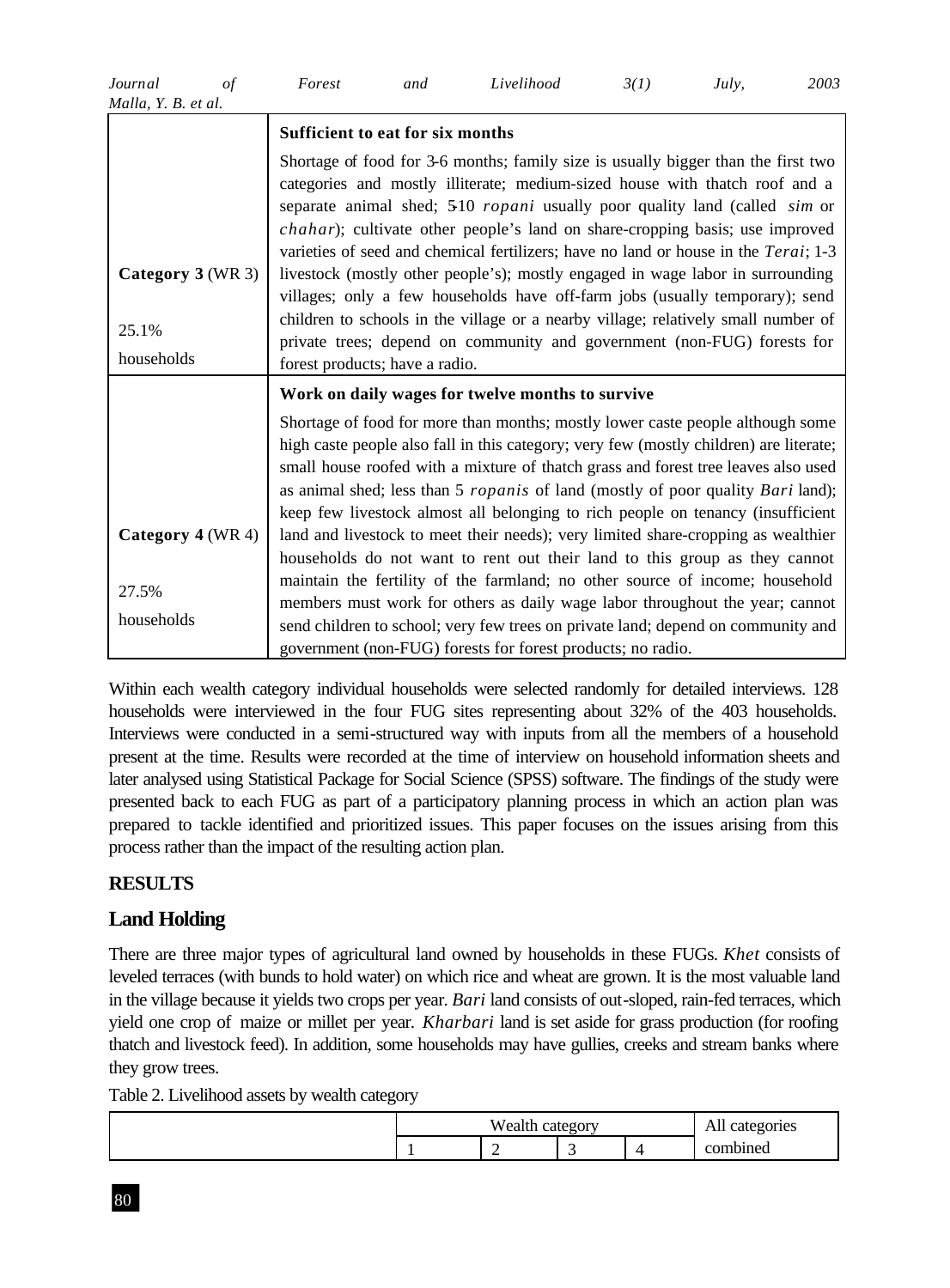| Journal             | οt | Forest                               | and  | Livelihood |      | 3(1) | July, | 2003 |
|---------------------|----|--------------------------------------|------|------------|------|------|-------|------|
| Malla, Y. B. et al. |    |                                      |      |            |      |      |       |      |
|                     |    | Mean land holding per household (ha) | 1.22 | 0.79       | 0.57 | 0.28 | 0.68  |      |
|                     |    | Mean number of livestock units per   | 4.9  | 4.5        | 3.7  | 3.0  | 4.0   |      |
| household           |    |                                      |      |            |      |      |       |      |
|                     |    | Number of private trees owned per    |      |            |      |      |       |      |
| household           |    |                                      | 108  | 87         | 111  | 43   | 86    |      |

Table 2 shows the average landholding by wealth category across the four FUGs surveyed. There is a large and significant difference  $(p < 0.001)$  between the area of land owned by households in different wealth categories, with the wealthiest households owning more than four times as much land on average as the poorest ones. The inequality is exacerbated because wealthier households possess a greater proportion of the better quality *khet* land as well as other types of land, whilst poorer households have less *khet* and similar quantities of *bari.* Poorer households do not have as much *kharbari* as the richer households (Figure 1).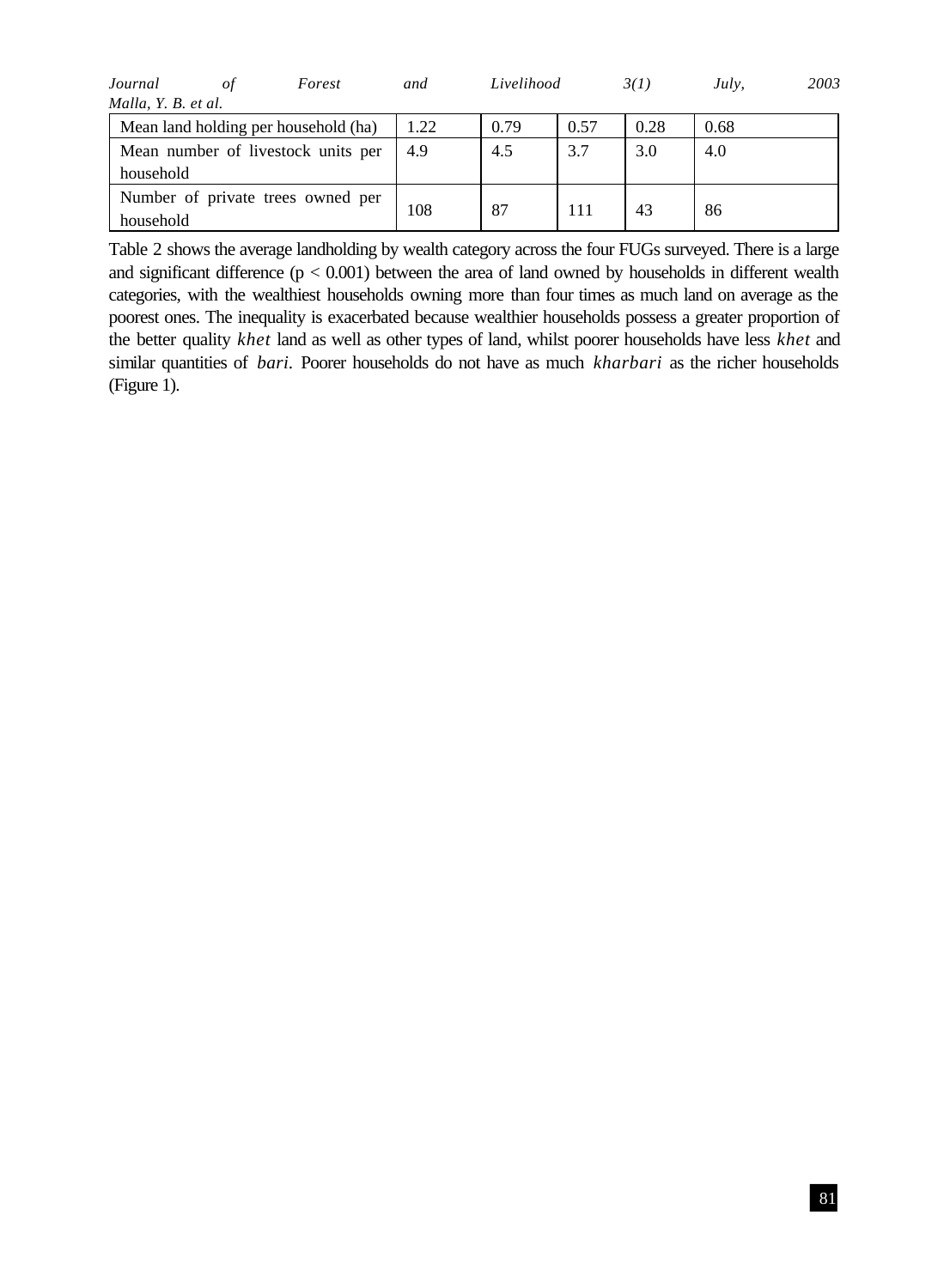| Journal             | Forest | and | Livelihood | 3(1) | July. | 2003 |
|---------------------|--------|-----|------------|------|-------|------|
| Malla, Y. B. et al. |        |     |            |      |       |      |

 $\Omega$ 0.1 0.2 0.3 0.4 0.5 0.6 0.7 0.8 0.9 I II II IV Wealth category ■Khet **□** Bari **Kharbari** Other

Figure 1. Average land holding size (ha) by type and wealth category

# **Livestock Ownership**

Livestock is a major capital asset in the study sites. Buffaloes are kept mainly for milk and manure production; cattle and oxen for draught power and manure; and goats for meat. Livestock plays a critical role in maintaining the fertility of agricultural land and for some households livestock is the only source of cash income. Table 2 shows that the average livestock holding for all FUGs is four livestock units (where 1 LSU = 0.8 buffalo = 1.0 cattle = 5.0 goats<sup>3</sup>). As with land holding, there is a significant difference ( $p < 0.01$ ) between numbers of livestock owned by households of different wealth categories.

There are also qualitative differences between rich and poor households. Wealthier households tend to own proportionately more buffaloes than poorer ones (Figure 2). This is because the price of a buffalo is too high for poorer people to afford. Buffaloes also require more fodder and, since rich households have more access to fodder sources on their own land (trees, grass and crop residues), they can maintain them more easily. Wealthier households also own more oxen because they have more land and need oxen for ploughing. Poorer households have proportionately more goats because they are cheaper to buy and easier to maintain. In practice, many animals (buffaloes and goats) kept by poorer households actually belong to richer households with the profit from Sales being shared.

Figure 2. Average number of livestock holding by type and wealth category

l

*<sup>3</sup> Following the standard FAO system for quantifying livestock numbers into units.*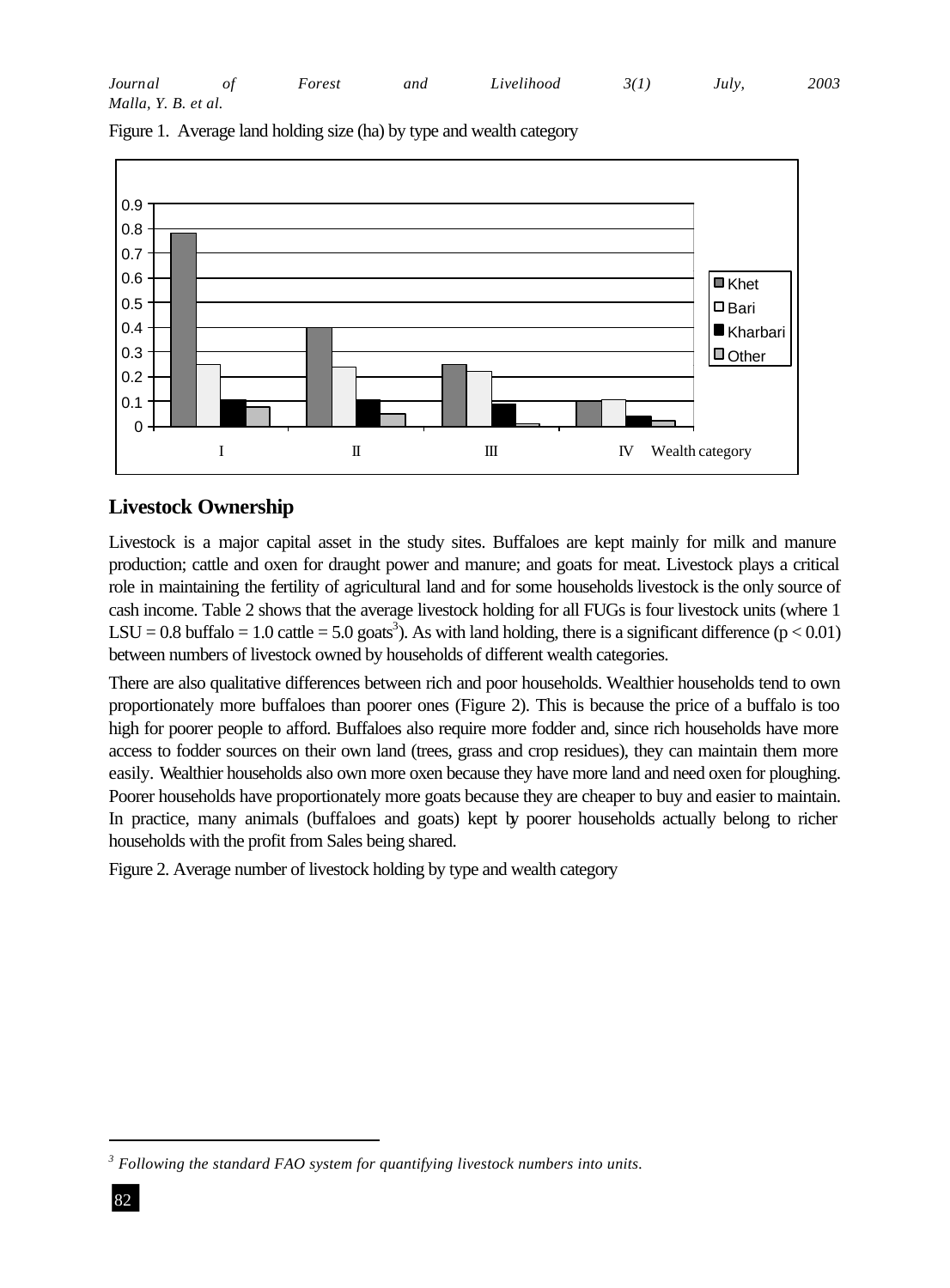| Journal             | Forest | and | Livelihood | 3(1) | July. | 2003 |
|---------------------|--------|-----|------------|------|-------|------|
| Malla, Y. B. et al. |        |     |            |      |       |      |



# **Private Tree Ownership**

Trees on private land play an important role in the livelihoods of the rural households because they provide fodder, firewood, timber and fruit. Increased restrictions on the use of public (common) forests, including community forest, have led to increases in numbers of trees on private land. A significant proportion of an average household's needs for forest products is met from their own private sources. Wealthier households have more trees (Table 2) because they own more land. However, the density of trees per ha is greater for poor households because these own more unirrigated b*ari* land, with plantable terrace risers, compared to irrigated *khet* land where trees are not usually planted.

# **Off-farm Employment**

Increasingly, rural households in Nepal have off-farm income. About 32% of households in this study reported income from off-farm employment, often involving several household members. The study identified various kinds of cash earning activities including employment (and pensions) in the army, police, other government departments, schools and colleges, and private companies. Others work as daily wage labor in building and construction work in their locality. Although agriculture and livestock production activities are still the main source of livelihoods, off-farm employment is increasingly important in the household economy.

Figure 3 shows the extent to which the household members are engaged in off-farm employment or have income from other sources. Most well paid, secure off-farm jobs have been taken by people from the wealthier categories whilst poorer people are involved mostly in daily wage labor. In the poorest category there are no civil servants and very few people are employed as school teachers or in the army and police.

Figure 3. Off-farm employment in all FUGs by wealth category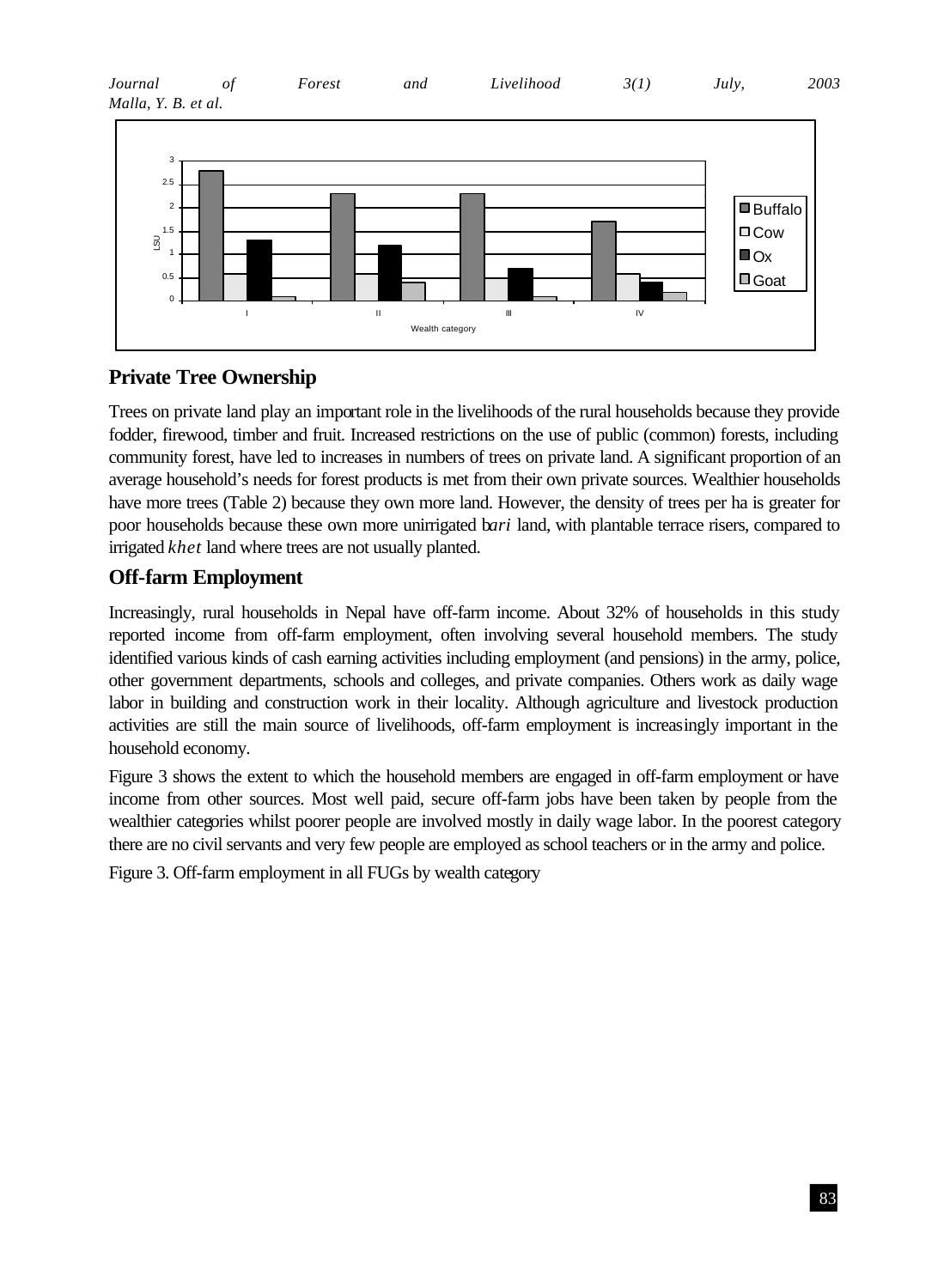

### *Journal of Forest and Livelihood 3(1) July, 2003 Malla, Y. B. et al.*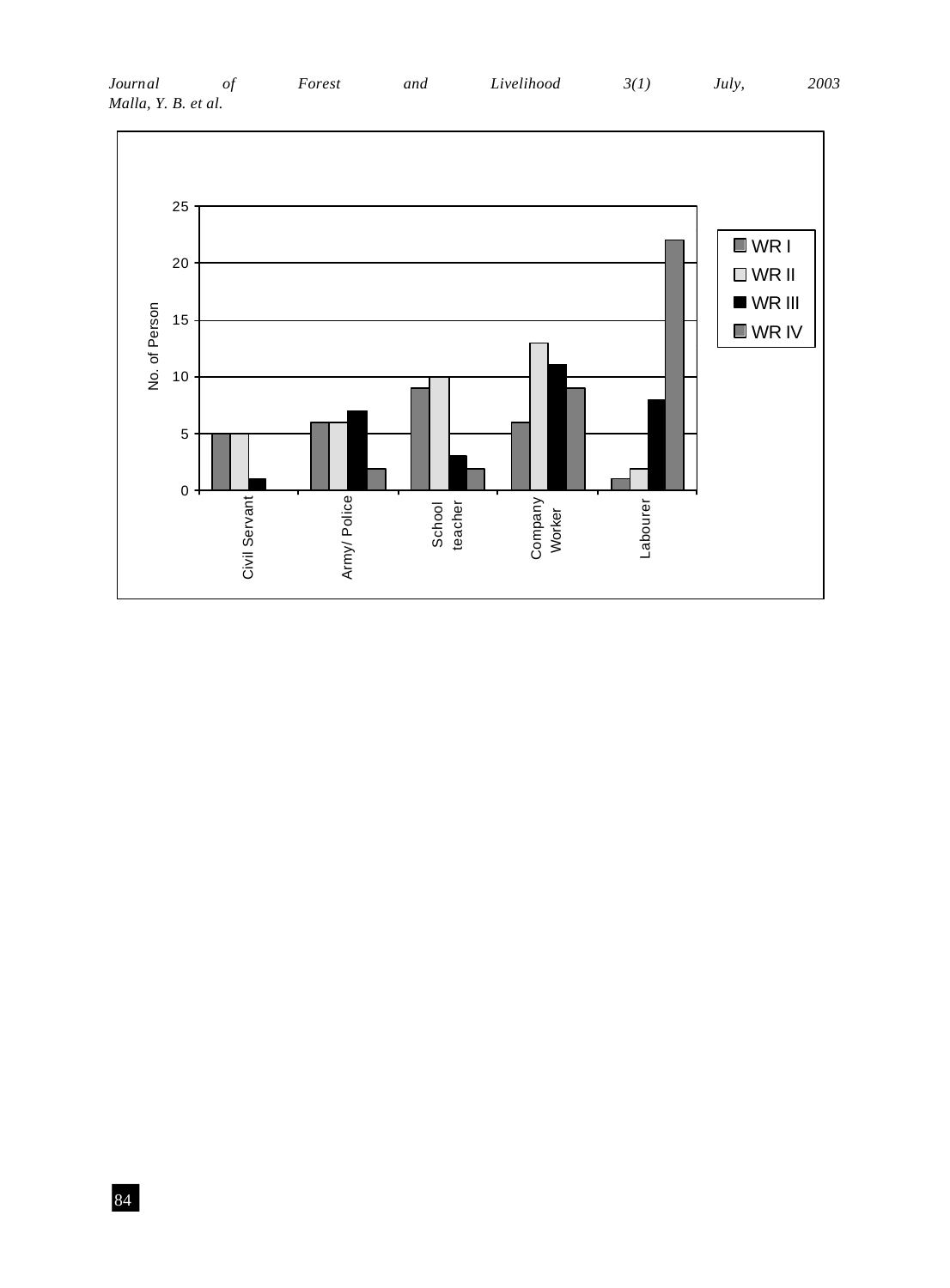# **Forest Product Use**

*Fuel*

Fuel includes all plant biomass used as energy for domestic cooking and heating purposes including: firewood – usually split firewood (the best fuel), small branches and twigs; and crop residues, especially maize stalks and cobs. Household members provided information on the numbers of *bhari* (headloads, 30kg weight) used of each of these fuel types. In separate meetings with men and women these figures were discussed and converted into an equivalent amount of woody material.

| Fuel consumption and source <i>(bhari</i> per household              |    | Wealth categories |    | All categories |          |
|----------------------------------------------------------------------|----|-------------------|----|----------------|----------|
| per year)                                                            | 1  | 2                 | 3  | 4              | combined |
| Total fuel consumption                                               | 68 | 54                | 63 | 57             | 60       |
| Fuel obtained from private sources                                   | 25 | 21                | 16 | 12             | 18       |
| Fuel obtained from community forests - distributed<br>by committee   | 10 | 10                | 10 | 10             | 10       |
| Fuel obtained from community forests - additional<br>amount obtained | 20 | 12                | 15 | 15             | 15       |
| Additional amount collected from govt. forest                        | 8  | 8                 | 13 | 16             | 11       |
| Amount purchased                                                     | 5  | 3                 | 9  | 4              | 5        |

Table 3. Fuel use by wealth category

Table 3 shows the amount of fuel used by different wealth categories. There is no significant difference in total consumption between households in different wealth categories, but there are significant differences in the type of fuel being used and its source. The proportion of fuel obtained from private sources as opposed to communal or open access resources decreases from the wealthiest to the poorest households suggesting that richer households are better able to meet their fuel needs from their own sources. By contrast, the proportion obtained from common land (including community and government forests) increases from wealthier to poorer households reflecting the latter's greater dependence on common forests. None of the households' fuel needs are met solely from community or private resources and all households (particularly poorer ones) still have to use adjacent government forests with many households also having to purchase additional amounts to meet their needs (Figure 4).

Although the distributed quantity of firewood from community forests differs little between wealth categories, the total amount of firewood obtained from community forests by wealthier households is greater because these households fell more timber trees and therefore often get twigs and branches additional to those formally distributed by the committee from organized harvesting. It also appears that some dry and damaged trees are only available to richer households on application to the committee.

Approximately 515 % of the total firewood used is reported to be purchased by households. Poorer households also reported receiving firewood in return for working for wealthier households.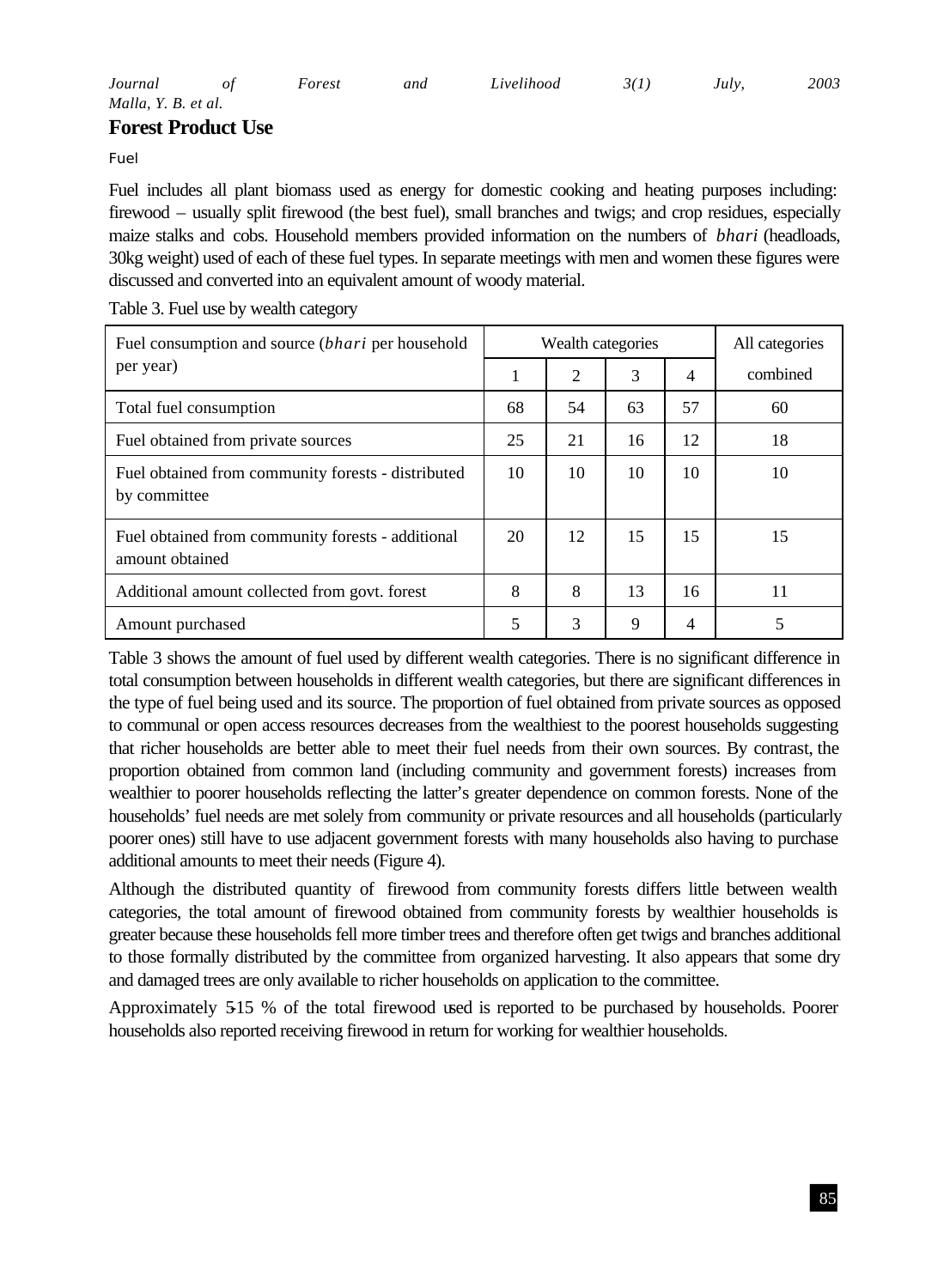| Journal             | Forest | and | Livelihood | 3(1) | Julv. | 2003 |
|---------------------|--------|-----|------------|------|-------|------|
| Malla, Y. B. et al. |        |     |            |      |       |      |



Figure 4. Annual fuel consumption by type and source according to wealth category

#### *Fodder*

All kinds of plant biomass are used by households to feed their livestock. Fodder includes grass, tree leaves and branches, and crop residues such as rice and millet straw, maize stalks and sheaths. Although some households reported the use of grain to feed their livestock, the quantities were insignificant. Table 4 summarizes the amount of fodder, excluding grain, used by households in different wealth categories. The amount of fodder used decreases from the richer to the poorer households in all FUGs mainly because richer households have more livestock and agricultural land than poorer households. Richer households use nearly 60 % more fodder than the poorest ones.

| Fodder use and source <i>(bhari</i> per household per |     | All categories |     |     |          |
|-------------------------------------------------------|-----|----------------|-----|-----|----------|
| year)                                                 |     | 2              | 3   | 4   | combined |
| Total fodder used                                     | 588 | 568            | 477 | 375 | 499      |
| Quantity from private sources                         | 569 | 531            | 435 | 327 | 461      |
| Quantity from community forest                        | 11  | 10             | 11  |     |          |
| Quantity from government forest                       | 0   | 3              | 8   | 15  |          |
| Quantity purchased                                    | 8   | 24             | 23  | 22  |          |

Table 4. Fodder use by wealth category

Grass/*khar* is by far the most dominant fodder type for all wealth categories, but wealthier households use a greater quantity of fodder from crop residues (straw, etc.) and fodder trees. Wealthier households have more livestock and therefore need more fodder. They are able to obtain most of this from their own lands while poorer households also obtain fodder from common land. However, the proportion of total fodder requirement obtained from community forests and government forests (which are yet to be handed over as community forests) is relatively small (about 4%). As with fuel, some of the fodder is purchased. This amount increases from the richest to the poorest category with most of the fodder purchased by the poorer household members being received in lieu of wages for labor.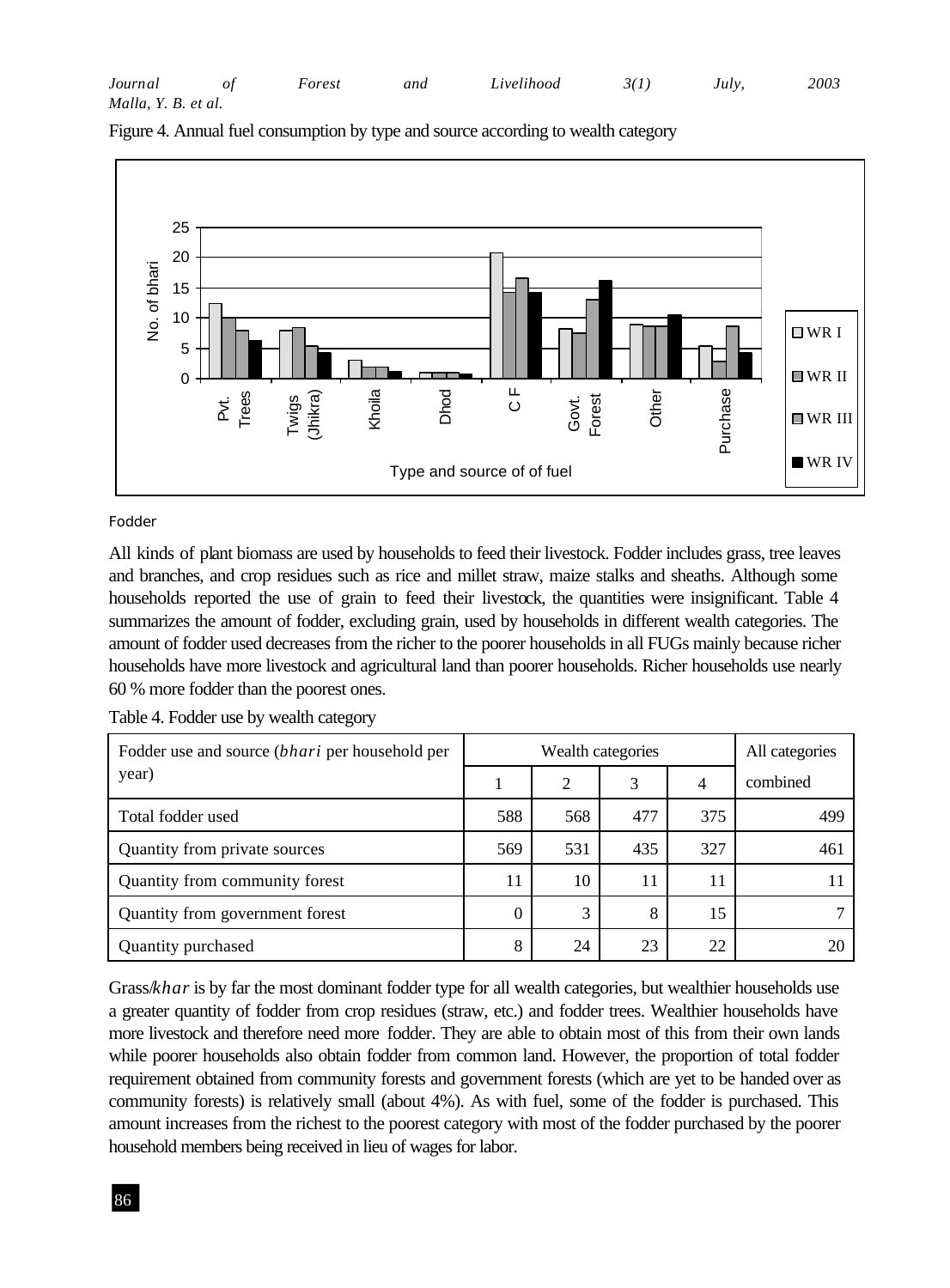| Journal             | Forest | and | Livelihood | 3(1) | Julv. | 2003 |
|---------------------|--------|-----|------------|------|-------|------|
| Malla, Y. B. et al. |        |     |            |      |       |      |
| Leaf-litter         |        |     |            |      |       |      |

Leaf-litter is used for livestock bedding and as compost (fertilizer) by mixing it with animal manure. Wealthier households collect significantly more leaf litter than poorer households with poorer households collecting about 50 % less leaf litter from community forests than wealthier households (Table 5). Almost all leaf-litter collected comes from common (community or government) forests.

Table 5. Leaf-litter collection by wealth category

| Leaf-litter use and source ( <i>bhari</i> per household |    | Wealth categories | All categories |          |
|---------------------------------------------------------|----|-------------------|----------------|----------|
| per year)                                               |    |                   |                | combined |
| Total amount used                                       | 23 | 20                | 10             | 16       |
| Amount collected from community forest                  | 10 | 10                |                |          |
| Amount collected from govt. forest                      |    | 10                |                |          |

*Timber*

Wood is required for construction timber, poles and agricultural implements. Table 6 summarizes information on numbers of timber trees felled and distributed from community forests in each of the FUGs included in the study. Until 1997, Khotegairo Sattale FUG had not harvested any timber trees whilst the other FUGs had harvested only limited numbers of timber trees. Most timber trees are taken by households in the richest category in all FUGs, except Bhirpani which has a larger number of trees distributed to poorer households.

Table 6. Number of timber trees distributed to households in different wealth categories in 1996 & 1997

| Forest User Group  |   | Wealth categories | All categories |   |          |
|--------------------|---|-------------------|----------------|---|----------|
|                    |   |                   | 2              | 4 | combined |
| Bhirpani           |   |                   | 10             |   | 20       |
| Jamale Chisapani   |   | 2                 |                |   |          |
| Jyamire Satbise    | 6 | 4                 |                |   | 13       |
| Khotegairo Sattale |   |                   |                | 0 |          |

*Supply of forest products from community forest*

The proportion of each of the main forest products (fuel, fodder, timber and leaf-litter) obtained from community forests compared with total requirement is shown in Table 7. This shows that for all these products, the actual amount being obtained from the community forest is small or insignificant when compared with other sources such as private lands, and government forest.

Table 7. Percentage of various forest products supplied from community forest in four FUGs

| Products    | <b>FUG</b> |                     |                 |                       |  |  |  |  |
|-------------|------------|---------------------|-----------------|-----------------------|--|--|--|--|
|             | Bhirpani   | Jamale<br>Chisapani | Jyamire Satbise | Khotegairo<br>Sattale |  |  |  |  |
| Firewood    | 10.8       | 31.4                | 20.5            | 0.4                   |  |  |  |  |
| Fodder      | 2.7        | 1.0                 | 6.5             | 1.0                   |  |  |  |  |
| Timber      | 15.6       | 9.9                 | 29.3            | $\theta$              |  |  |  |  |
| Leaf-litter | 28.6       | 30.8                | 73.0            | 33.3                  |  |  |  |  |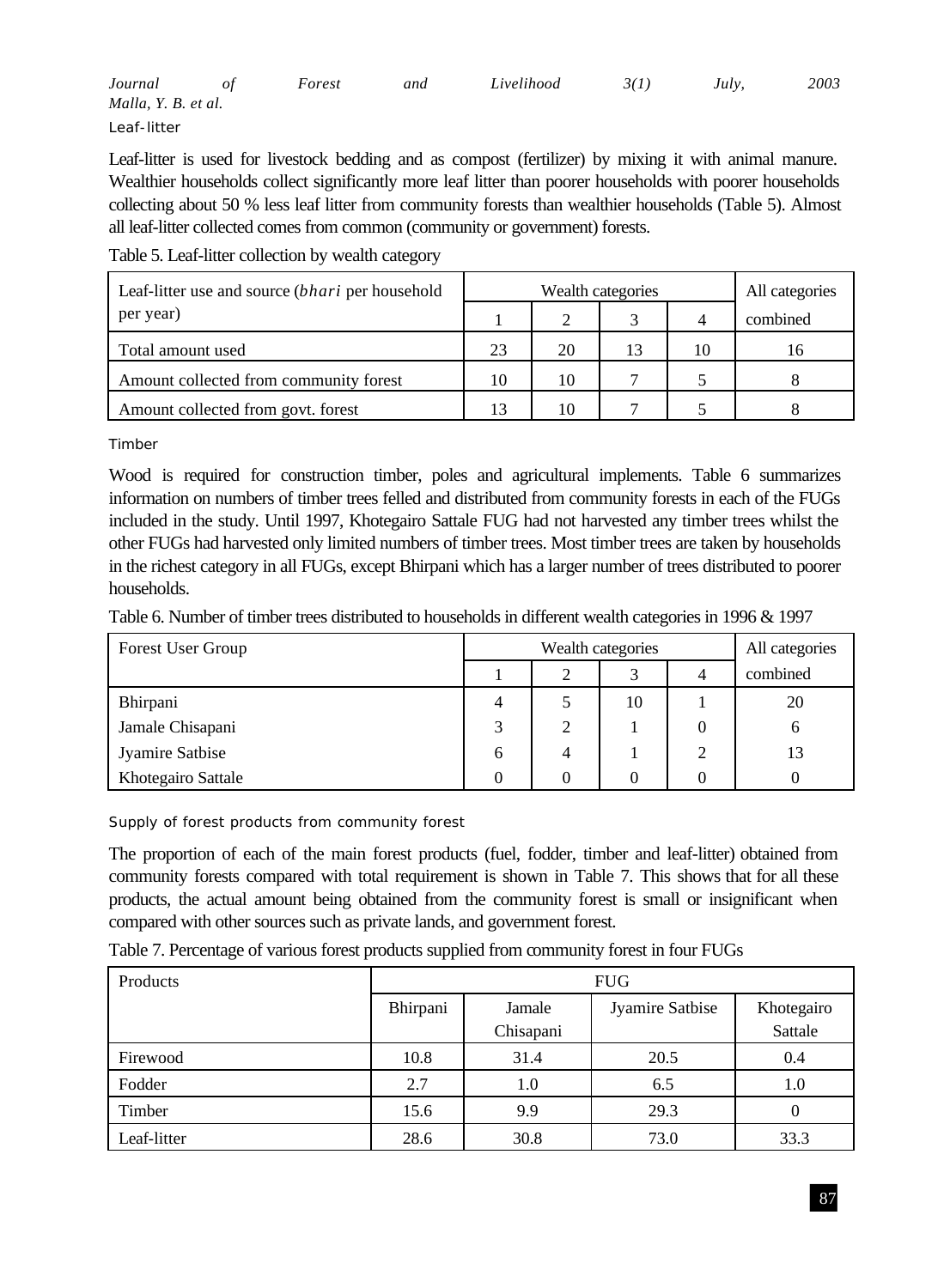| Journal             | Forest | and | Livelihood | 3(1) | Julv. | 2003 |
|---------------------|--------|-----|------------|------|-------|------|
| Malla, Y. B. et al. |        |     |            |      |       |      |

# **Composition of FUG and FUG committees**

Table 8 shows the composition of the FUGs by caste/ethnic groups and wealth categories. Brahmins and Chhetris form the majority in all categories, except the poorest which is dominated by the occupational caste households. However, this composition of the FUGs is not reflected in the composition of the FUG committee which makes many of the important decisions concerning FUG function, including distribution of forest products.

| Caste/ethnic group |      | Wealth categories |      |      |          |  |  |  |
|--------------------|------|-------------------|------|------|----------|--|--|--|
|                    |      | 2                 | 3    | 4    | combined |  |  |  |
| Brahmin/Chhetri    | 14.1 | 24.8              | 17.9 | 11.7 | 71.0     |  |  |  |
| Occupational caste | 1.0  | 1.2               | 2.2  | 12.2 | 16.6     |  |  |  |
| Magar              | 3.0  | 2.2               | 1.0  | 1.0  | 7.2      |  |  |  |
| Newar              | 0.2  | 0.7               | 1.5  | 2.7  | 5.2      |  |  |  |
| All households     | 18.4 | 29.0              | 22.6 | 27.5 | 100      |  |  |  |

Table 8. Percentage of household in different caste/ethnic groups and wealth categories across four FUGs

Table 9 shows the composition of FUG committees according to caste/ethnic group, wealth category, and gender. This shows that Brahmin/Chhetris in wealth categories 1 and 2 comprise 56% of committee members whilst representing only 39% in the FUGs as a whole. Of the 46 committee members in the four FUGs, only 13% are women. Also significantly under-represented are the poorest households (9% of committee members representing 27.5 % of the population). There is no woman member from the Newar or occupational castes on any committee. Thus FUG committees are dominated by wealthier households with poor representation of minority groups.

| Caste/ethnic group |    | Wealth categories | All categories |  |          |
|--------------------|----|-------------------|----------------|--|----------|
|                    |    |                   |                |  | combined |
| Brahmin/Chhetri    | 26 | 30                | 13             |  | 74       |
| Occupational caste |    |                   |                |  |          |
| Magar              |    |                   |                |  | 13       |
| Newar              |    |                   |                |  |          |
| All households     | 37 | 35                |                |  | 100      |
| Male               | 33 | 28                | 15             |  | 87       |
| Female             |    | 37                |                |  | 13       |

Table 9. Percentage of committee members by gender, caste/ethnicity & wealth categories across four FUGs

# **Awareness of Community Forestry Activities**

The survey included questions to assess awareness levels by FUG members of the activities of their FUG. The study showed that even five years after FUG formation and handover of a forest to a group, many FUG members do not seem to know the objectives of the government community forestry policy and very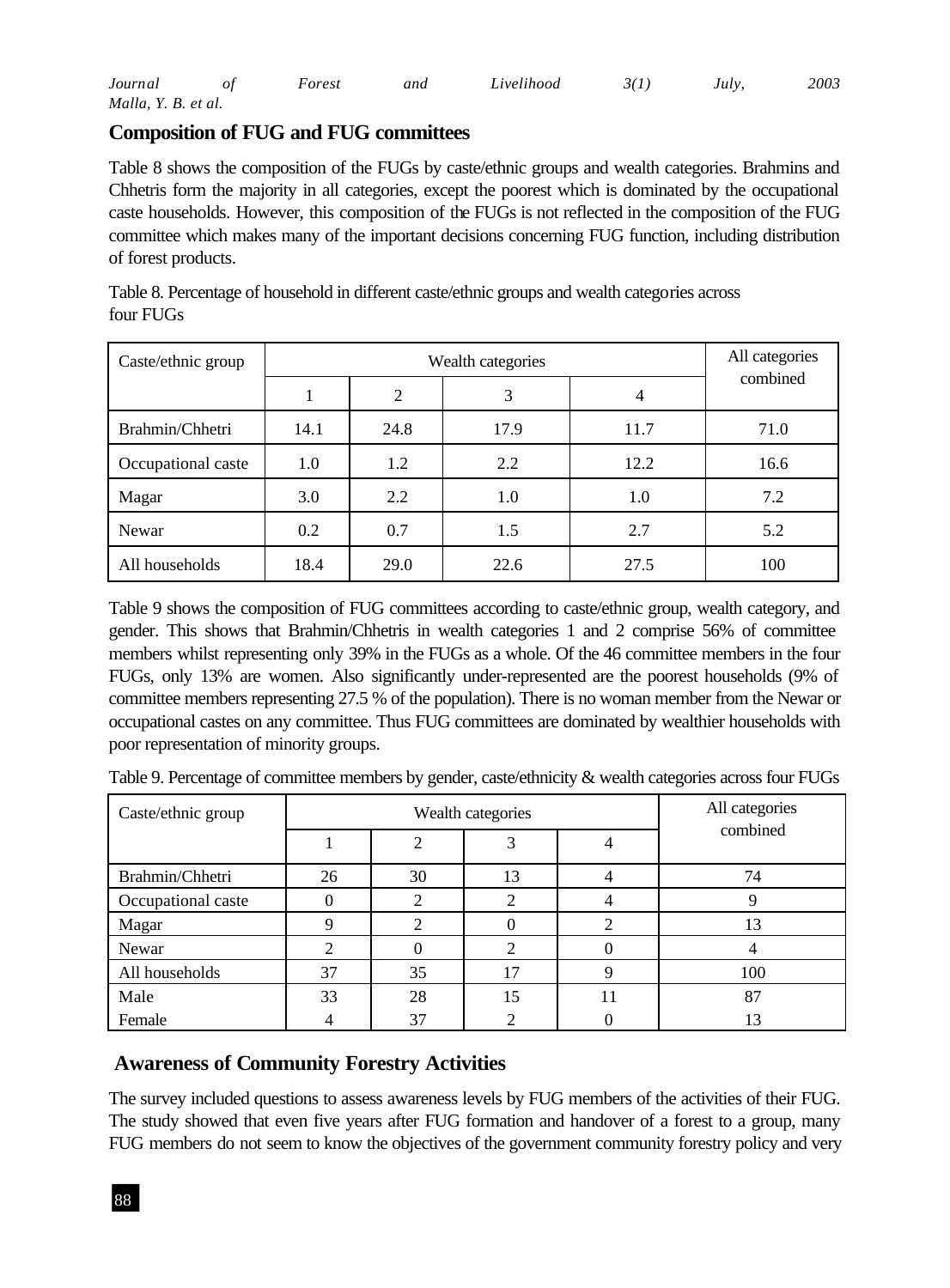| Journal             | Forest | and | Livelihood | 3(1) | July. | 2003 |
|---------------------|--------|-----|------------|------|-------|------|
| Malla, Y. B. et al. |        |     |            |      |       |      |

few household members are aware of the existence of an 'operational plan' in their village, let alone having actually seen the plan. As shown in Table 10, less than 50 % of FUG members are aware of even basic aspects of community forestry, such as the number of FUG committee members, decisions of committee meetings, and rules and regulations for the use and protection of community forests. Wealthier households tend to have greater levels of awareness of most of the aspects except for knowledge of rules and sanctions where there is little difference between wealth categories. Although it is uncertain how information and awareness flows operate within the FUG, it appears that limited participation in meetings and assemblies (possibly due to time constraints) restricts the extent to which poorer households can get new information implying the need for a more pro-active and inclusive approach to information sharing.

| <b>Activities</b>                       |              |    | % of all h/holds with<br>awareness of activities by<br>wealth categories | All<br>categories combined |    |
|-----------------------------------------|--------------|----|--------------------------------------------------------------------------|----------------------------|----|
|                                         | $\mathbf{I}$ | 2  | 3                                                                        | 4                          |    |
| Decisions of last FUG assembly          | 48           | 39 | 57                                                                       | 34                         | 45 |
| Decisions of last FUG Committee meeting | 52           | 37 | 34                                                                       | 13                         | 33 |
| Rules for forest products use           | 39           | 35 | 36                                                                       | 37                         | 38 |
| Sanction/fines for breaching rules      | 26           | 26 | 26                                                                       | 26                         | 26 |
| Number of FUG Committee members         | 48           | 34 | 20                                                                       | 19                         | 29 |
| Existence of 'Operational Plan'         | 39           | 37 | 34                                                                       | 34                         | 36 |

| Table 10. FUG members' awareness of some forestry activities |  |  |
|--------------------------------------------------------------|--|--|
|--------------------------------------------------------------|--|--|

# **DISCUSSION**

This analysis of forest product use by different wealth categories shows that FUGs are very heterogeneous in their make-up, and that this is reflected in their forest product use patterns. There are clear differences between households in terms of the quantities of different products required, and the sources from which these products are obtained. Wealthier households have more and better quality agricultural land, with more livestock and private trees and greater access to secure, well-paid jobs than poorer households. Under current systems of forest product distribution by FUGs, wealthier households tend to benefit more in terms of the quantity of products they obtain from the community forest. For example, fuelwood is distributed equally between FUG households regardless of the fact that wealthier households already have significant quantities of fuelwood available from their own land and get additional quantities as a result of trees they are given for use as timber. Leaf litter is normally available free of charge, and with little restriction on the quantity that can be collected – this again benefits wealthier households who have a greater requirement for leaf litter due to their larger land holdings. Timber trees are available normally on a payment basis – this clearly favors wealthier households who have cash to pay. In general, privileged households obtain a greater share of benefits from community forests. Distribution systems which assume that FUGs are homogenous therefore discriminate against the needs of the poorest households.

Another important consideration is that the amount of forest products currently supplied from community forests is well below the FUG's overall demand for these products. At present, a substantial proportion of the household's needs for forest products, especially fire wood and timber, is met from private sources, including private trees, grass and crop residues. Again, this favors wealthier households which have more of these private resources available to them.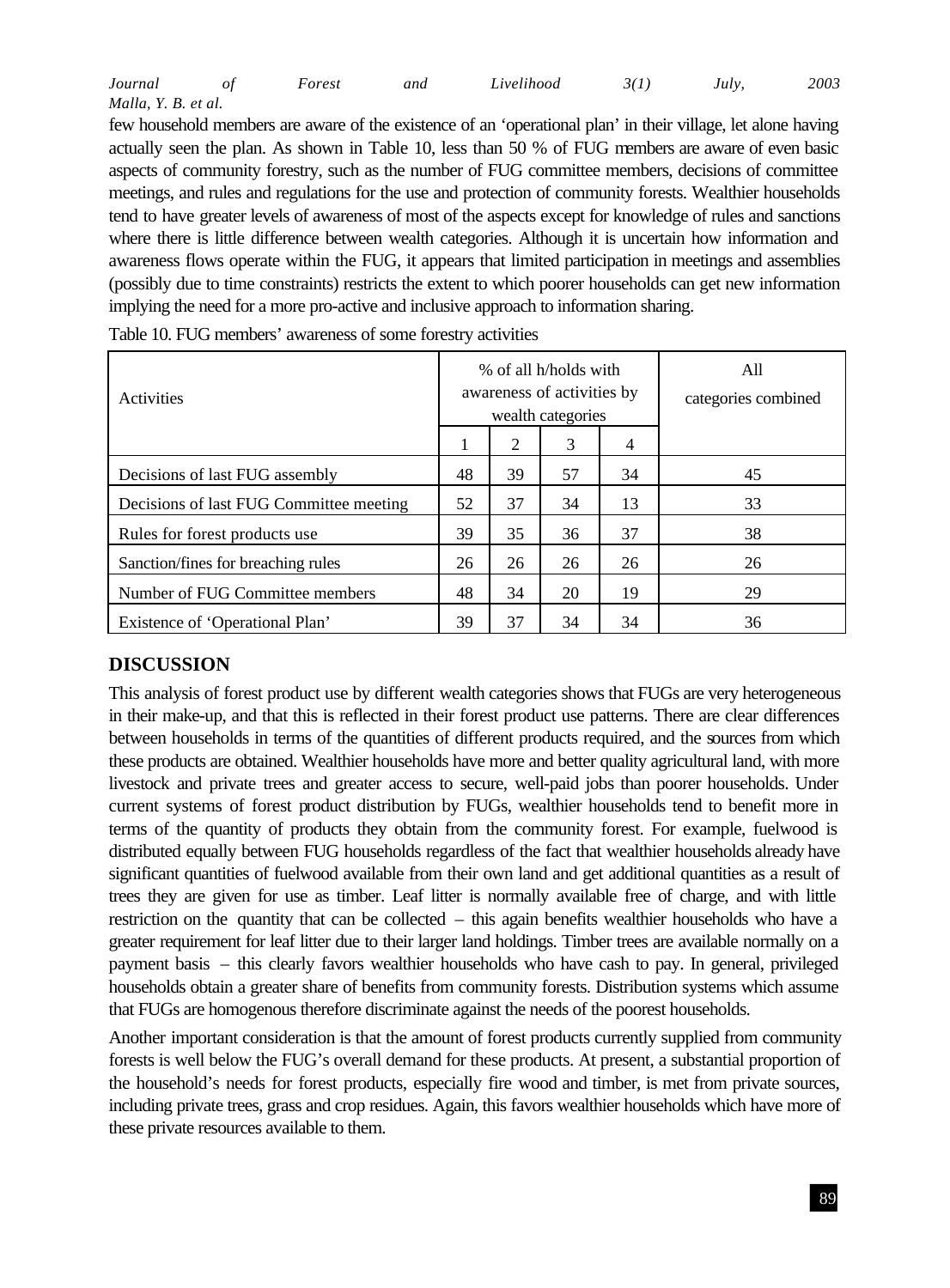| Journal             | Forest | and | Livelihood | 3(1) | Julv. | 2003 |
|---------------------|--------|-----|------------|------|-------|------|
| Malla, Y. B. et al. |        |     |            |      |       |      |

Furthermore, FUG committees do not adequately represent the interests of all the FUG members – frequently the voices of poorer households are not heard. Field observations of general assemblies and committees indicate that committee members are able to reinforce their already powerful status in the village. For example, FUG committee officials fix the time for harvesting when it is most convenient for them. Changes in assembly dates or harvesting times may be made with little consideration for the users who are affected by this, or without adequately making them aware of any changes. In one village, the committee brought forward the date for forest product harvesting at a time when the whole group of an occupational caste (*damai*) had gone to a town near Kathmandu to attend a wedding ceremony so that, on their return, the *damai* group found they had missed the harvest and hence their share of the products. In another case, a household was headed by a woman who could not go to the forest because she was sick during the harvesting period. Her children were too young to go to the forest and carry firewood. Committee officials, although aware of her situation, made no arrangements to reach any compromise with her.

Committee officials even seem to be able to overturn decisions made at the FUG assembly. For example, in the harvesting season of 1997, committee officials of Khotegairo Sattale FUG stopped harvesting activities after two days and consequently each household only obtained two loads of firewood. If the harvesting work had been carried out throughout the whole block and as specified in the operational plan, the users would have received at least twice as much firewood.

Access rights to some forest products, such as timber, poles and grass, are sold to users through a bidding process. However, committee officials arrange the bidding in such a way that the price is lower than the market price, but high enough so that only a few households can afford it.

Compounding this inequitable situation is that District Forest Officer (DFO) staff seem to have little concern or understanding of the ways in which the committee members distribute forest products and control access to forest products. By taking this attitude, they indirectly support the current system. It is possible that the DFO staff, especially the District Forest Officer, may be unaware of the situation, or, if staff are aware of the facts, they may be simply ignoring them. In general, DFO staff are more concerned about forest protection than utilization because their job depends on the existence of the forest. They are satisfied as long as the forest is protected and utilized in a manner that does not threaten the existence of the resource and therefore their own jobs.

Apparently the level of awareness of the various community forestry activities in villages with FUGs is low (Table 10). New information tends to originate either with the FUG committee or DFO staff, and dissemination to the wider FUG members is weak. This monopoly on information seems to have been strengthened by DFO staff exposure to information and knowledge. A range of training and extension activities have been organized for DFO staff including training, workshops, seminars and study tours. Senior staff get most opportunity to participate in training and extension programs and Forest Guards themselves have very little exposure to new information and knowledge even though they have the closest contact with FUGs and are in the best position to facilitate information sharing with all FUG members. Trickle-down of information from senior to more junior staff does not seem to happen in practice (Table 11).

Table 11. Involvement with training, workshops and study tour programs by forestry field staff 1994-97

|                          |      |          | District Forest Office Staff |                     |
|--------------------------|------|----------|------------------------------|---------------------|
| <b>Types of Training</b> | DFO. | A/Forest | Forest                       | <b>Forest Guard</b> |
|                          |      | Officer  | Ranger                       |                     |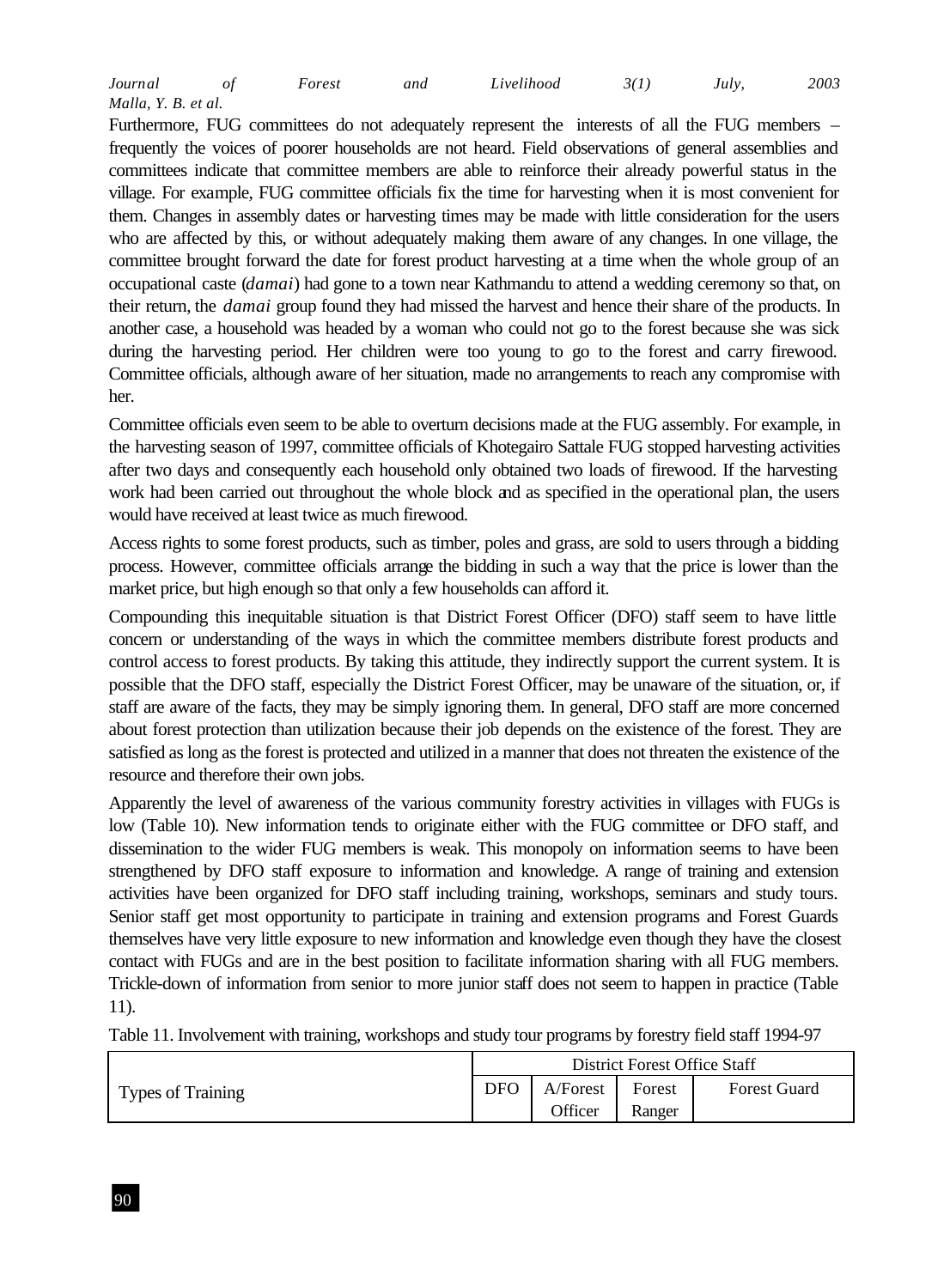| Journal<br>$\sigma f$<br>Forest<br>and       | Livelihood |          | 3(1)   | July,  | 2003 |
|----------------------------------------------|------------|----------|--------|--------|------|
| Malla, Y. B. et al.                          |            |          |        |        |      |
| Abroad                                       |            |          |        |        |      |
| Training/workshops                           | $+++$      | $^{+}$   |        |        |      |
| Study tours                                  | $+++$      | $^{++}$  | $^{+}$ |        |      |
| In Kathmandu                                 |            |          |        |        |      |
| Training/workshops                           | $+++$      | $^{+}$   |        |        |      |
| <b>Seminars</b><br>٠                         | $+++$      | $^{+}$   |        |        |      |
| Planning meetings in Dept./project office    | $+++$      | $^{+}$   |        |        |      |
| In Pokhara and Baglung                       |            |          |        |        |      |
| Workshop/training                            | $^{++}$    | $++$     | $^{+}$ |        |      |
| <b>Seminars</b><br>٠                         | $++$       | $++$     | $^{+}$ |        |      |
| Planning meetings                            | $+++$      | $++$     |        |        |      |
| Training by outside consultants in the field | $++$       | $++$     | $+$    |        |      |
| In country study tours                       | $^{+}$     | $++$     | $+++$  | $^{+}$ |      |
| In the district                              |            |          |        |        |      |
| Training/workshops                           |            |          | $+++$  | $^{+}$ |      |
| Planning meetings                            | $^{++}$    | $^{+++}$ | $^{+}$ |        |      |

 $Higher = +++$  Lowest = + Nil = -

Table 12 gives a break-down of attendance at participation in training, workshop and study tours by wealth category. This shows that about 80 % of participants came from the first two wealth categories and most of the better paid and out-of-district programs are attended by committee officials. When an FUG receives a letter from the range post concerning such an event, if time is short the chairperson is most likely to attend. If this is not possible, they are most likely to send a relative of their own choice or a friend or fellow committee member. In some cases they may consult informally with other committee officials but rarely will a decision be made in an assembly. A woman is only likely to be selected if this has been specifically requested by the *Range-Post*.

Table 12. Participants in DFO training and extension programs by wealth categories and committee membership (since FUG formation)

| Participant category |                | Total number of participants in training/workshops/study tours in<br>four FUGs |                     |                     |                       |       |  |  |
|----------------------|----------------|--------------------------------------------------------------------------------|---------------------|---------------------|-----------------------|-------|--|--|
|                      |                | Bhirpani                                                                       | Jyamire-<br>Satbise | Jamale<br>Chisapani | Khotegairo<br>Sattale | Total |  |  |
| Committee members    |                | 11                                                                             |                     | 8                   | 12                    | 38    |  |  |
| FUG general members  |                | $\Omega$                                                                       | $\overline{2}$      | 3                   |                       | 12    |  |  |
| Wealth<br>categories |                | 4                                                                              | 7                   | 4                   | $\overline{ }$        | 22    |  |  |
|                      | $\overline{c}$ | 3                                                                              |                     | 5                   | 9                     | 17    |  |  |
|                      | 3              | $\mathfrak{D}$                                                                 | $\overline{2}$      |                     | $\mathfrak{D}$        | π     |  |  |
|                      | $\overline{4}$ | $\mathcal{D}$                                                                  |                     |                     |                       | 4     |  |  |

The performance of DFO staff and FUG committee members tends to be judged on the basis of whether or not the forest is well protected rather than whether it is well managed or utilized. The DFO is unlikely to query field staff about why a forest is not being actively managed, although if there is any doubt about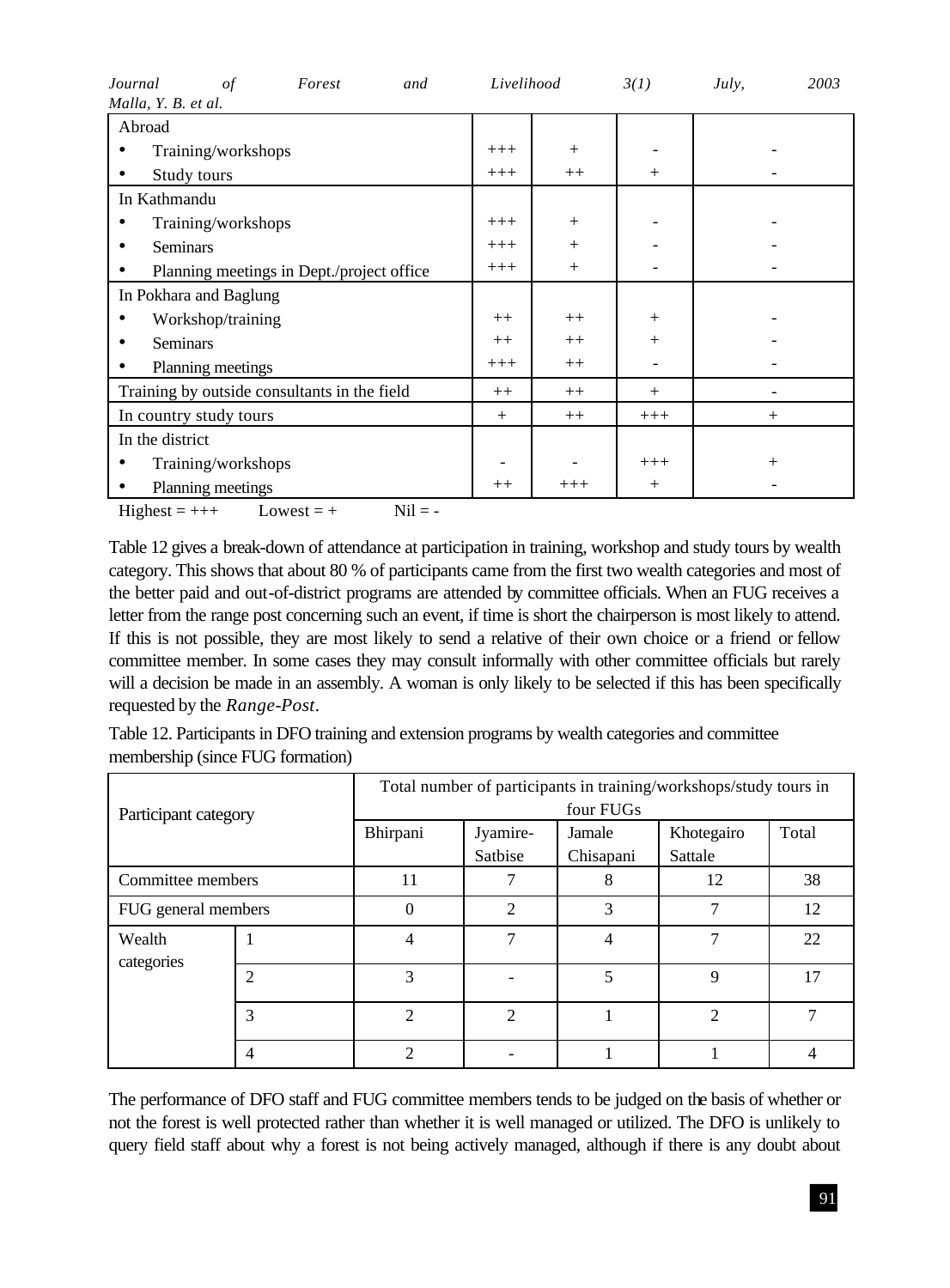| Journal             | Forest | and | Livelihood | 3(1) | July. | 2003 |
|---------------------|--------|-----|------------|------|-------|------|
| Malla, Y. B. et al. |        |     |            |      |       |      |

protection, action is likely to be taken. Field staff see that their credibility lies in forest protection not in its utilization by FUGs, and this has become reflected also in the attitude of the FUG committees. Forest product harvesting places an additional workload on the committee to manage and record the harvesting operation. Because committee members are usually wealthier than the majority of the FUG members they do not rely so much on community forests for forest products, and therefore the issue of limited utilization or lack of forest management is likely to have little direct impact on them.

# **CONCLUSIONS**

The heterogeneity of households within FUGs is rarely if ever reflected in the way FUGs manage their community forest resources and distribute forest products. Wealthier households tend to benefit most from the *status quo*, and since it is these same households who dominate the decision-making processes and assimilate most information about community forestry through organized events, they have very little incentive to alter anything or to change any of the rules governing the way the FUG operates. Therefore, although certain actions are required to make sure that poorer households benefit more from community forestry, it seems unlikely that these actions will be initiated by the elites who dominate FUG committees. External support is therefore required to resolve this situation. This paper does not attempt to identify the actions which need to be taken, but it is suggested that the following are critical considerations.

- A recognition that social processes continue and become more complex following the hand over of a forest to a FUG (compared with FUG formation);
- Emphasis on reaching poor and disadvantaged FUG households beyond the committee;
- A greater level of discussion and action on the distribution of forest products to households within the FUG – again with a greater focus on how to benefit poorer households;
- Concerted efforts to focus on productive management of community forests rather than a passive and protection-oriented approach;
- Greater emphasis on sustainable community forest utilization by FUGs as an objective rather than forest protection.
- Greater focus on altered attitudes and information flows within the district Forest Department staff structures emphasizing a greater role for forest guards as facilitators and change agents working with FUGs.

## **REFERENCES**

- **Branney, P., Malla, Y. B. and Neupane, H. R.** 2000. Learning by doing: Participatory Research with Forest User Groups in Nepal. In **Lawrence, A (ed).** *Forestry, Forest Users and Research: New ways of Learning.* ETFRN, Wageningen, Netherlands. 97-108 pp.
- **Malla, Y. B.** 2000. Impact of Community Forestry Policy on Rural Livelihoods and Food security in Nepal**.** *Unasylva:* Vol 51 No. 202, 37-45 pp.
- **Neupane, H. R.** 2000. Factors that Influence the Poorer Households Benefit from Community Forests: An Analysis of Forest Management and Benefit Sharing Processes. Unpublished Msc Thesis, University of Reading, UK.
- **Neupane, H. R.** 2003. Contested Impact of Community Forestry on Equity: Some Evidence from Nepal. *Forest and Livelihood:* Vol 2 (2), 55-61 pp.
- **Timsina, N.** 2002. Empowerment or Marginalization: A Debate in Community Forestry in Nepal. *Forest and Livelihood:* Vol 2 (1), 27-33 pp.